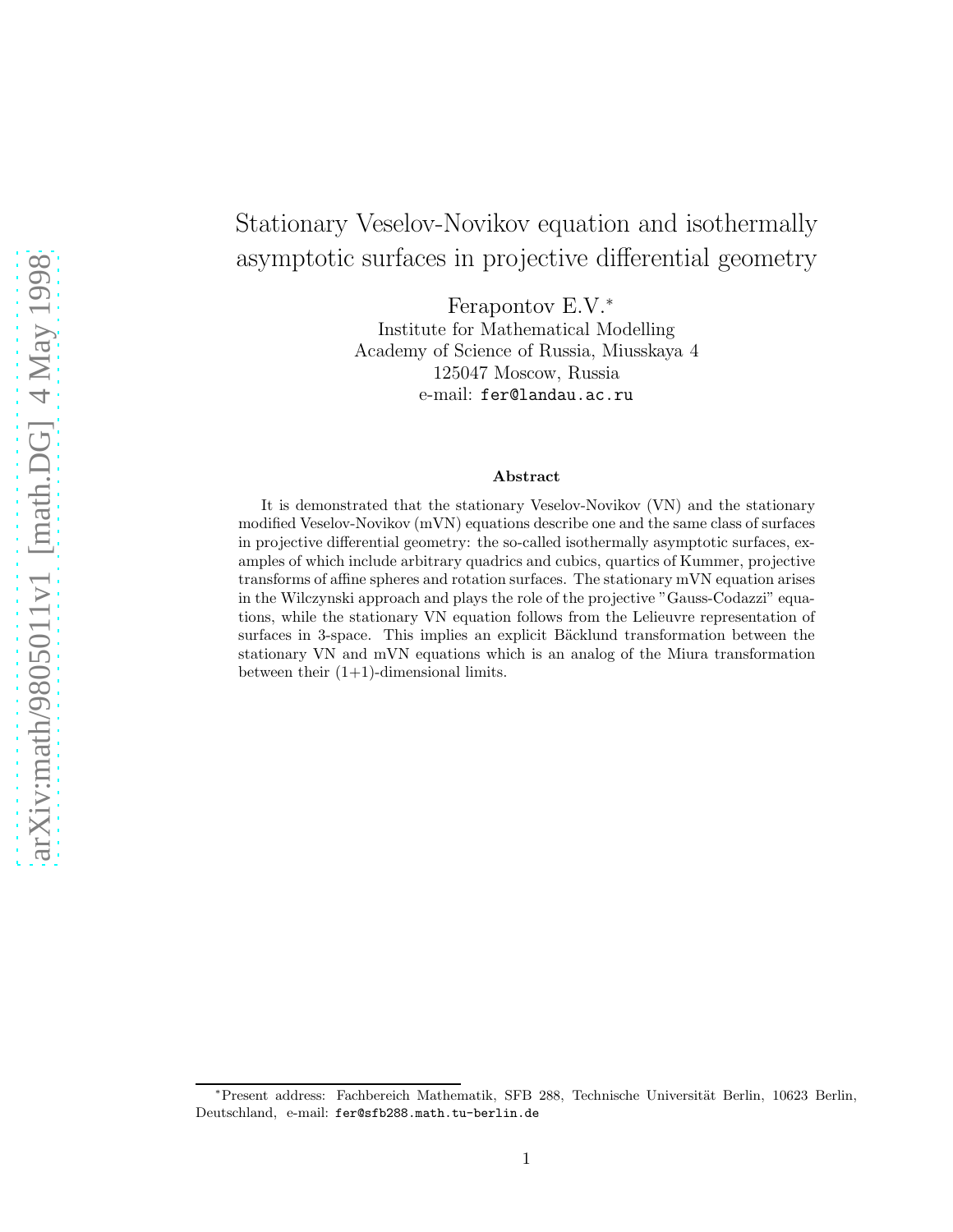## <span id="page-1-0"></span>1 Introduction

The Veselov-Novikov (VN) equation

$$
u_t = \alpha u_{xxx} + \beta u_{yyy} - 3\alpha (vu)_x - 3\beta (wu)_y
$$
  
\n
$$
w_x = u_y
$$
  
\n
$$
v_y = u_x
$$
\n(1)

(here $\alpha, \beta$  are arbitrary constants) was introduced independently in [[1](#page-11-0)], [\[2](#page-11-0)] for real and complex-conjugate  $x, y$  respectively and arises from the compatibility conditions of the linear problem

$$
\nu_{xy} = u\nu \tag{2}
$$

$$
\nu_t = \alpha \nu_{xxx} + \beta \nu_{yyy} - 3\alpha v \nu_x - 3\beta w \nu_y.
$$

The modified Veselov-Novikov (mVN) equation

$$
p_t = \alpha p_{xxx} + \beta p_{yyy} - 2\alpha V p_x - 2\beta W p_y - \alpha p V_x - \beta p W_y
$$

$$
W_x = \frac{3}{2} (p^2)_y
$$

$$
V_y = \frac{3}{2} (p^2)_x
$$

$$
(3)
$$

was introduced in [\[3](#page-11-0)] and is associated with the two-dimensional Dirac operator

$$
\psi_x^1 = p\psi^2 \n\psi_y^2 = p\psi^1 \n\psi_t^1 = \alpha \psi_{xxx}^1 + \beta \psi_{yyy}^1 - 2\beta W \psi_y^1 - 3\alpha p_x \psi_x^2 - \beta W_y \psi^1 - 2\alpha p V \psi^2 \n\psi_t^2 = \alpha \psi_{xxx}^2 + \beta \psi_{yyy}^2 - 3\beta p_y \psi_y^1 - 2\alpha V \psi_x^2 - \alpha V_x \psi^2 - 2\beta p W \psi^1.
$$
\n(4)

In the (1+1)-dimensional limit  $\alpha = \beta = \frac{1}{2}$  $\frac{1}{2}$ ,  $y = x$  equations (1) and (3) reduce respectively to the KdV and mKdV equations

$$
u_t = u_{xxx} - 6uu_x, \qquad p_t = p_{xxx} - 6p^2p_x,
$$

related by the Miura transformation  $u = p^2 + p_x$ .

In this paper we establish a similar link between the stationary VN and the stationary mVN equations, which in the case  $\alpha = -\beta$  assume the following forms Stationary VN:

$$
u_{xxx} - 3(vu)_x = u_{yyy} - 3(wu)_y
$$
  
\n
$$
w_x = u_y
$$
  
\n
$$
v_y = u_x.
$$
\n(5)

Stationary mVN:

$$
p_{xxx} - 2Vp_x - pV_x = p_{yyy} - 2Wp_y - pW_y
$$

$$
W_x = \frac{3}{2}(p^2)_y
$$

$$
V_y = \frac{3}{2}(p^2)_x.
$$

$$
(6)
$$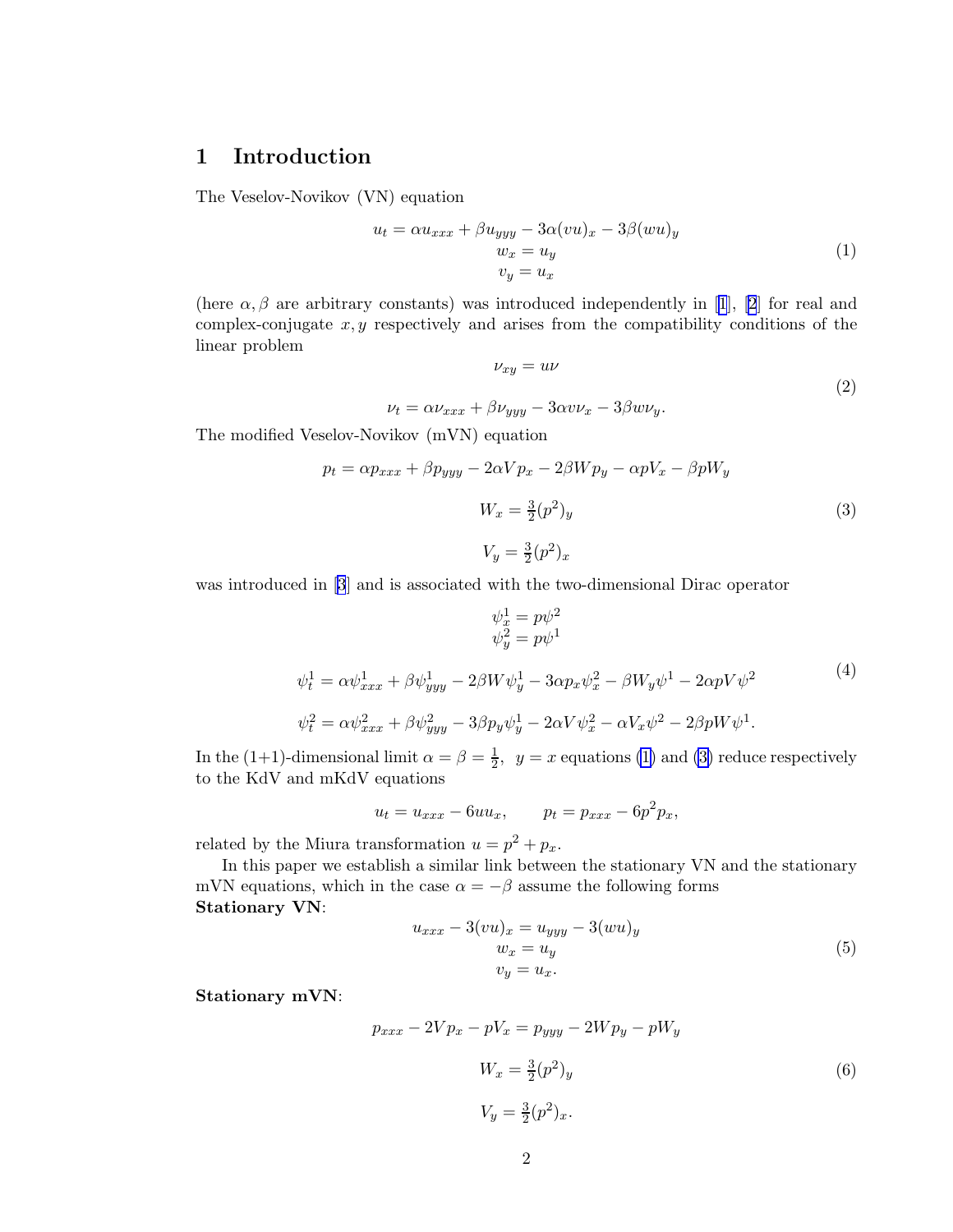<span id="page-2-0"></span>Let us introduce the linear system

$$
r_{xx} = pr_y + \frac{1}{2}(V - p_y)r
$$
  
\n
$$
r_{yy} = pr_x + \frac{1}{2}(W - p_x)r
$$
\n(7)

thecompatibility conditions of which coincide with  $(6)$  $(6)$  $(6)$ . Bäcklund transformation between equations([5](#page-1-0)) and([6](#page-1-0)) is given by the formulae

$$
u = p2 - 2(\ln r0)xy
$$
  

$$
v = \frac{2}{3}V - 2(\ln r0)xx
$$
  

$$
w = \frac{2}{3}W - 2(\ln r0)yy
$$
 (8)

where  $r_0$  is an arbitrary solution of (7). It can be viewed as the stationary analog of the Miura transformation. We emphasize that although the  $(1+1)$ - and the stationary limits of VN and mVN equations are related by Bäcklund transformations, there is no explicit link between the full  $(2+1)$ -dimensional equations.

The origin of this Bäcklund transformation is purely differential-geometric: both systems [\(5\)](#page-1-0) and [\(6\)](#page-1-0) arise in projective differential geometry and describe the so-called isothermally asymptotic surfaces which have been a subject of interest of differential geometers of the first half of the century. A number of intriguing properties and interesting examples of isothermally asymptotic surfaces can be found in the classical textbooks on projective differentialgeometry  $[5]$ ,  $[6]$ ,  $[7]$ ,  $[8]$ ,  $[10]$  $[10]$ .

In sect.2 we recall the standard approach to projective differential geometry following Wilczynski [\[4](#page-11-0)] and derive the stationary mVN equations [\(6](#page-1-0)) playing the role of projective "Gauss-Codazzi" equations for isothermally asymptotic surfaces. In this approach linear system (7) specifies the radius-vector r of the surface. Particular examples of isothermally asymptotic surfaces and exact solutions of the stationary mVN equation corresponding to them are discussed in the end of sect.2. These include quadrics, cubics, quartics of Kummer, projective transforms of surfaces of rotation and affine spheres.

In sect.3 we recall the Lelieuvre representation of surfaces in 3-space and derive for isothermally asymptotic surfaces the stationary VN equation [\(5\)](#page-1-0). Thus stationary VN and mVN equations are just two different parametrizations of one and the same class of isothermally asymptotic surfaces and the corresponding Bäcklund transformation  $(8)$ follows directly.

#### 2 Surfaces in projective differential geometry

Following [\[4\]](#page-11-0) we define a surface  $M^2$  in projective space  $P^3$  in terms of solutions of a linear system

$$
r_{xx} = pr_y + \frac{1}{2}(V - p_y)r
$$
  
\n
$$
r_{yy} = qr_x + \frac{1}{2}(W - q_x)r
$$
\n(9)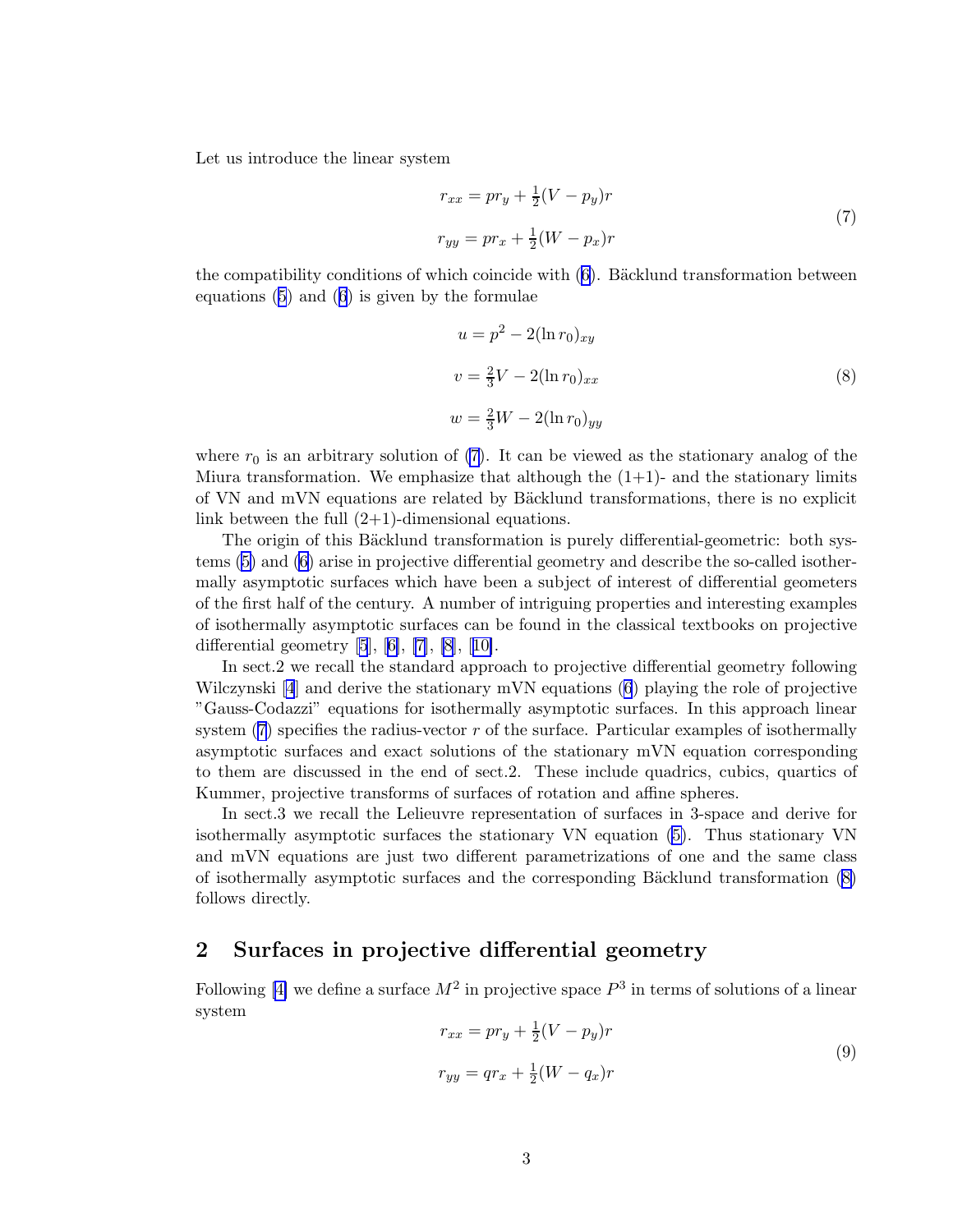<span id="page-3-0"></span>where $p, q, V, W$  are certain functions of x, y. Cross-differentiating ([9\)](#page-2-0) and assuming  $r, r_x, r_y, r_{xy}$  to be independent, we arrive at the compatibility conditions

$$
p_{yyy} - 2p_y W - pW_y = q_{xxx} - 2q_x V - qV_x
$$
  

$$
W_x = 2qp_y + pq_y
$$
  

$$
V_y = 2pq_x + qp_x
$$
 (10)

(seealso [[8](#page-12-0)], p.120 and [\[19\]](#page-12-0)). For any fixed solution  $p, q, V, W$  of (10) the linear system [\(9\)](#page-2-0) is compatible and possesses exactly four linearly independent solutions  $r = (r^0, r^1, r^2, r^3)$ which may be regarded as homogeneous coordinates of a surface in projective space. For definiteness one can think of a surface  $M^2$  in the ordinary 3-space with the radius-vector  $R = (r^1/r^0, r^2/r^0, r^3/r^0)$ . Choosing any other four solutions  $\tilde{r} = (\tilde{r}^0, \tilde{r}^1, \tilde{r}^2, \tilde{r}^3)$  of the same system [\(9\)](#page-2-0) we see that the corresponding surface  $\tilde{M}^2$  with the radius-vector  $\tilde{R} =$  $(\tilde{r}^1/\tilde{r}^0, \tilde{r}^2/\tilde{r}^0, \tilde{r}^3/\tilde{r}^0)$  is a projective transform of  $M^2$ , so that any fixed solution  $p, q, V, W$ of equations (10) defines a surface  $M^2$  uniquely up to projective equivalence. Moreover, a simple calculation yields

$$
R_{xx} = pR_y + aR_x
$$
  
\n
$$
R_{yy} = qR_x + bR_y
$$
\n(11)

 $(a = -2(\ln r^0)_x, b = -2(\ln r^0)_y)$  which implies that  $x, y$  are asymptotic coordinates on  $M<sup>2</sup>$ . In what follows we assume that our surfaces are hyperbolic and the corresponding asymptotic coordinates  $x, y$  are real (it is not a problem to reformulate results that follow in the convex situation regarding x, y as complex conjugate). Since equations (10) specify a surface uniquely up to projective equivalence, they can be viewed as the "Gauss-Codazzi" equations in projective geometry.

The most important invariants in projective differential geometry are the projective metric

$$
2pq \; dx dy \tag{12}
$$

and the Darboux cubic form

$$
pdx^3 + qdy^3 \tag{13}
$$

which define "generic" surface uniquely up to projective equivalence. Projective metric (12) gives rise to the projective area functional

$$
\int \int pq \, dxdy. \tag{14}
$$

Linear system (11) can be the starting point for developing affine differential geometry of surfaces referred to asymptotic coordinates x, y. Indeed, let  $R = (R^1, R^2, R^3)$  be any 3 nonconstant solutions of (11) viewed as the radius-vector of a surface  $M^2$  in 3-space. Since any other 3 nonconstant solutions  $\tilde{R} = (\tilde{R}^1, \tilde{R}^2, \tilde{R}^3)$  are related to R through an affine transformation  $\ddot{R} = AR + b$  where A is a constant  $3 \times 3$  matrix and b is a constant 3-vector ( $R = const$  is always a solution of (11)), system (11) specifies a surface  $M^2$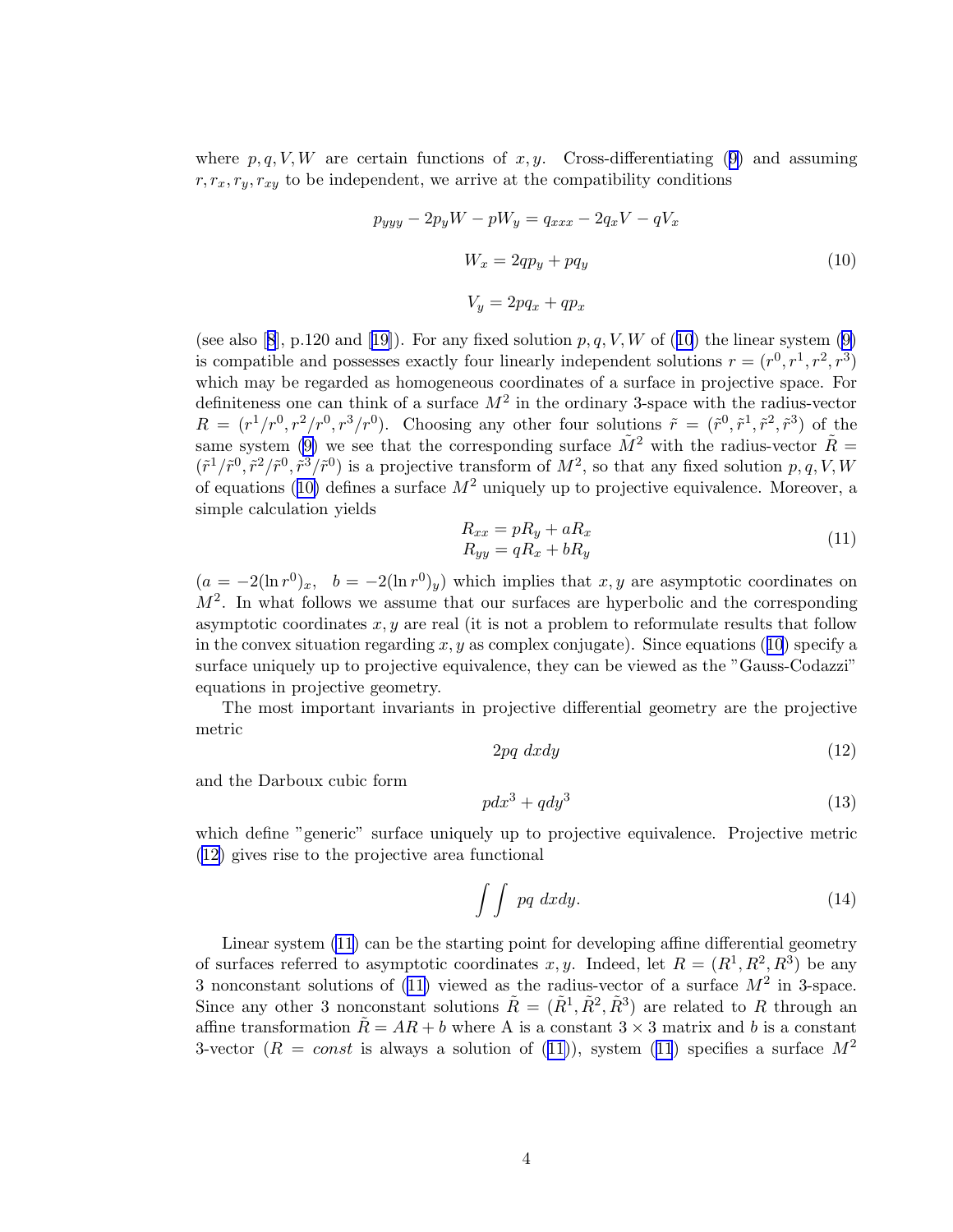<span id="page-4-0"></span>uniquely up to affine equivalence. The compatibility conditions of system [\(11\)](#page-3-0)

$$
(q_x + aq + \frac{1}{2}b^2 - b_y)_x = 2qp_y + pq_y
$$
  

$$
(p_y + bp + \frac{1}{2}a^2 - a_x)_y = 2pq_x + qp_x
$$
  

$$
a_y = b_x
$$
 (15)

manifest the "Gauss-Codazzi" equations in affine geometry.

**Remark.** The map  $(9) \rightarrow (11)$  $(9) \rightarrow (11)$  from projective to affine geometry can be inverted. Let us consider linear system([11\)](#page-3-0) satisfying the compatibility conditions (15). In view of  $a_y = b_x$  there exists a function  $r^0$  satisfying  $a = -2(\ln r^0)_x$ ,  $b = -2(\ln r^0)_y$ . Introducing the4-vector  $r = (r^0, r^0 R^1, r^0 R^2, r^0 R^3)$  we arrive at ([9\)](#page-2-0) with V and W given by

$$
V = p_y + bp + \frac{1}{2}a^2 - a_x, \qquad W = q_x + aq + \frac{1}{2}b^2 - b_y.
$$
 (16)

Thus the "inverse" map  $(11) \rightarrow (9)$  $(11) \rightarrow (9)$  $(11) \rightarrow (9)$  from affine to projective geometry is just the transformation from affine invariants  $(p, q, a, b)$  to projective invariants  $(p, q, V, W)$ .

Isothermally asymptotic surfaces in projective differential geometry are specified by the constraint

$$
p = q \tag{17}
$$

in which case linear system([9](#page-2-0)) assumes the form [\(7\)](#page-2-0) while it's compatibility conditions ([10\)](#page-3-0) reduce to the stationary mVN equation [\(6\)](#page-1-0). The name "isothermally asymptotic" which is due to Fubini [\[5\]](#page-11-0) reflects the property that in asymptotic coordinates  $x, y$  Dar-boux's cubic form [\(13](#page-3-0)) becomes isothermic:  $p(dx^3 + dy^3)$ . These surfaces are projective analogs of isothermic surfaces in conformal geometry characterized by the isothermicity of the metric in coordinates of lines of curvature. 50 years ago the class of isothermally asymptotic surfaces was probably among the most popular ever discussed in the context of projective differential geometry. Isothermally asymptotic surfaces arise as the focal surfaces of special W-congruences preserving Darboux's curves (zero curves of the Darboux cubic form) and are uniquely specified by the requirement that the 3-web formed by asymptotic and Darboux's curves is hexagonal. We refer to standard textbooks [\[5\]](#page-11-0), [\[6\]](#page-11-0),  $[7], [8], [10]$  $[7], [8], [10]$  $[7], [8], [10]$  $[7], [8], [10]$  $[7], [8], [10]$  $[7], [8], [10]$  $[7], [8], [10]$  for further discussion.

Remark 1. Isothermally asymptotic surfaces may be defined by the equation

$$
\left(\ln\frac{p}{q}\right)_{xy} = 0\tag{18}
$$

which is equivalent to (17) in view of the form-invariance of system [\(9\)](#page-2-0) under the following transformations:

$$
x^* = f(x)
$$
,  $y^* = g(y)$ ,  $r^* = \sqrt{f'g' r}$ ,  $p^* = pg'/(f')^2$ ,  $q^* = qf'/(g')^2$ ,  
 $V^*(f')^2 = V + S(f)$ ,  $W^*(g')^2 = W + S(g)$ 

where  $S(\cdot)$  is the usual Schwarzian derivative, that is

$$
S(f) = \frac{f'''}{f'} - \frac{3}{2} \left(\frac{f''}{f'}\right)^2
$$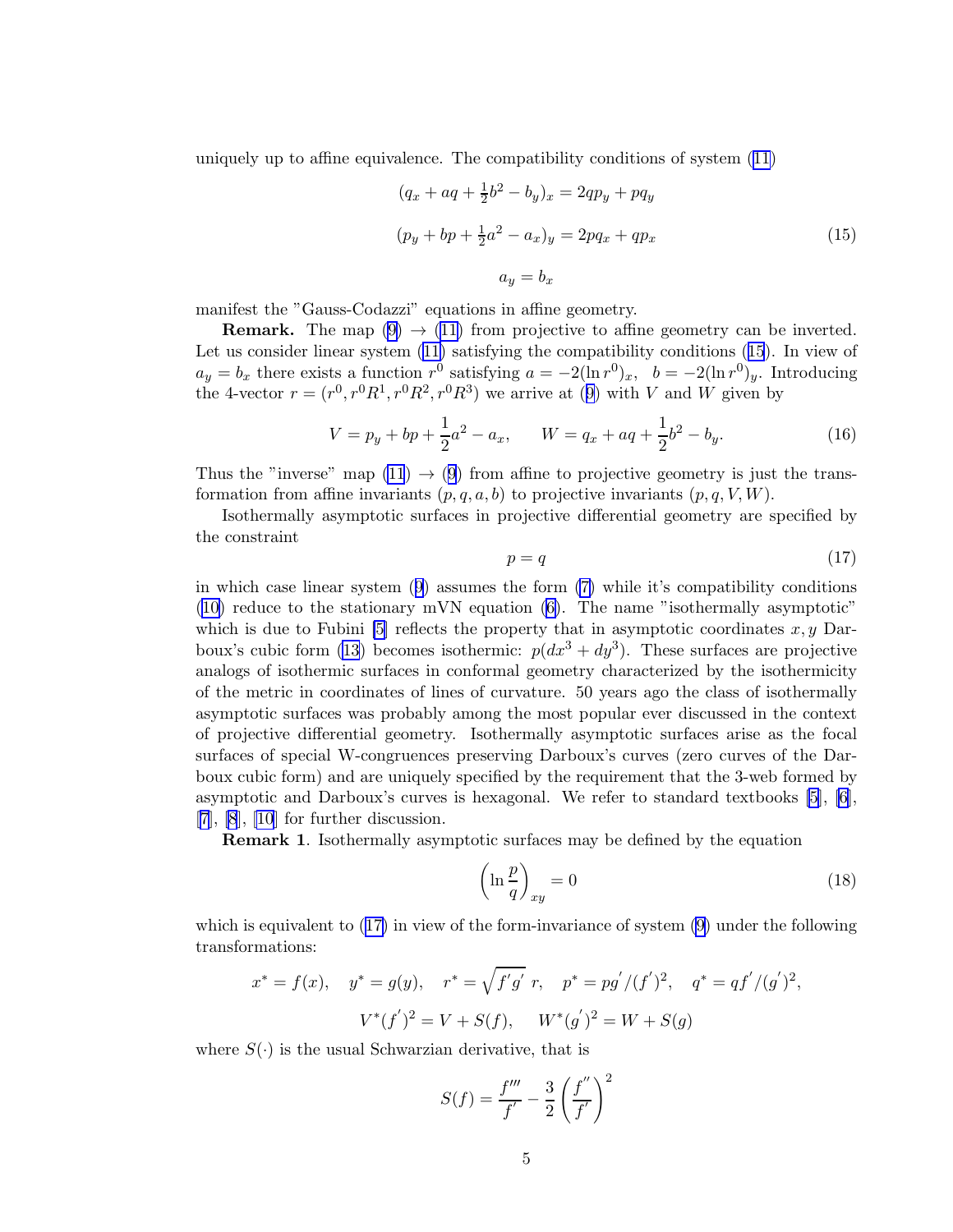<span id="page-5-0"></span> $(transformation$  properties of  $V$  and  $W$  suggest their interpretation as projective connec-tionsalong x– and y–asymptotic curves, respectively). So ([18\)](#page-4-0) is just the invariant form of([17](#page-4-0)). It is important that fixing the normalization  $p = q$  we fix coordinates x, y up to affine transformations  $x^* = ax + b$ ,  $y^* = ay + c$ ,  $a, b, c = const$ . Thus any isothermally asymptotic surface is endowed with a canonical affine structure. In these coordinates Darboux's curves are just straight lines  $x + y = const$ . The lines  $x + ky = const$  also make geometric sense: they can be defined in an invariant way as those curves on  $M^2$  which have constant cross-ratio with the asymptotic and Darboux's directions.

**Remark 2.** Equations [\(6\)](#page-1-0) are invariant under the discrete symmetry  $(p, V, W) \rightarrow$  $(-p, V, W)$ . Geometrically, this means that the class of isothermally asymptotic surfaces isself-dual. Indeed, two surfaces ([7](#page-2-0)) corresponding to  $(p, q, V, W)$  and  $(-p, -q, V, W)$  are projective duals of each other.

For isothermally asymptotic surfaces projective metric assumes the form  $2p^2$  dxdy with the corresponding area functional  $\int \int p^2 dx dy$  which is the conserved quantity of the mVN equation([3\)](#page-1-0).

Let us list some of the most important examples of isothermally asymptotic surfaces with the emphasize on solutions of the stationary mVN equation [\(6\)](#page-1-0) corresponding to them.

Quadrics correspond to the trivial solution  $p = 0$ ,  $W = W(y)$ ,  $V = V(x)$ .

Projective transforms of rotation surfaces are specified by  $p = p(x + y)$ ,  $W =$  $V=\frac{3}{2}$  $\frac{3}{2}p^2 + c$  where p is an arbitrary function of  $(x + y)$  and c is an arbitrary constant. For  $c > 0$  these are indeed projective transforms of surfaces  $z = f(x^2 + y^2)$ , while the cases  $c = 0$  and  $c < 0$  correspond to projective transforms of surfaces  $z = f(x^2 + y)$  and  $z = f(x^2 - y^2)$ , respectively. Travelling-wave solutions  $p(x+cy)$  of equation [\(6\)](#page-1-0) correspond to surfaces, which are invariant under one-parameter groups of projective transformations. In the case  $c \neq 1$  the function p is no longer arbitrary and can be expressed in elliptic functions (compare with[[13](#page-12-0)]).

Cubic surfaces are specified by the following additional constraints in [\(6\)](#page-1-0):

$$
V = -\frac{1}{2}(\ln p)_{xx} + \frac{1}{8}(\ln p)_{x}^{2} + \frac{5}{2}p_{y}, \quad W = -\frac{1}{2}(\ln p)_{yy} + \frac{1}{8}(\ln p)_{y}^{2} + \frac{5}{2}p_{x}
$$
(19)

[[9](#page-12-0)], see also [\[8\]](#page-12-0), p.131. With these  $V, W$  equations [\(6\)](#page-1-0) imply

$$
\left(\frac{(\ln p)_{xy}}{\sqrt{p}} + 4p\sqrt{p}\right)_y = 5\frac{p_{xx}}{\sqrt{p}}, \quad \left(\frac{(\ln p)_{xy}}{\sqrt{p}} + 4p\sqrt{p}\right)_x = 5\frac{p_{yy}}{\sqrt{p}}.
$$

Integration of these equations for  $p$  would provide a 4-parameter family of exact solutions ofequation ([6](#page-1-0)): indeed, up to projective equivalence cubics in  $P<sup>3</sup>$  depend on 4 essential parameters.

The Roman surface of Steiner is a rational quartic in  $P<sup>3</sup>$  with the equation

$$
(x2 + y2 + z2 - 1)2 = ((z - 1)2 – 2x2)((z + 1)2 – 2y2)
$$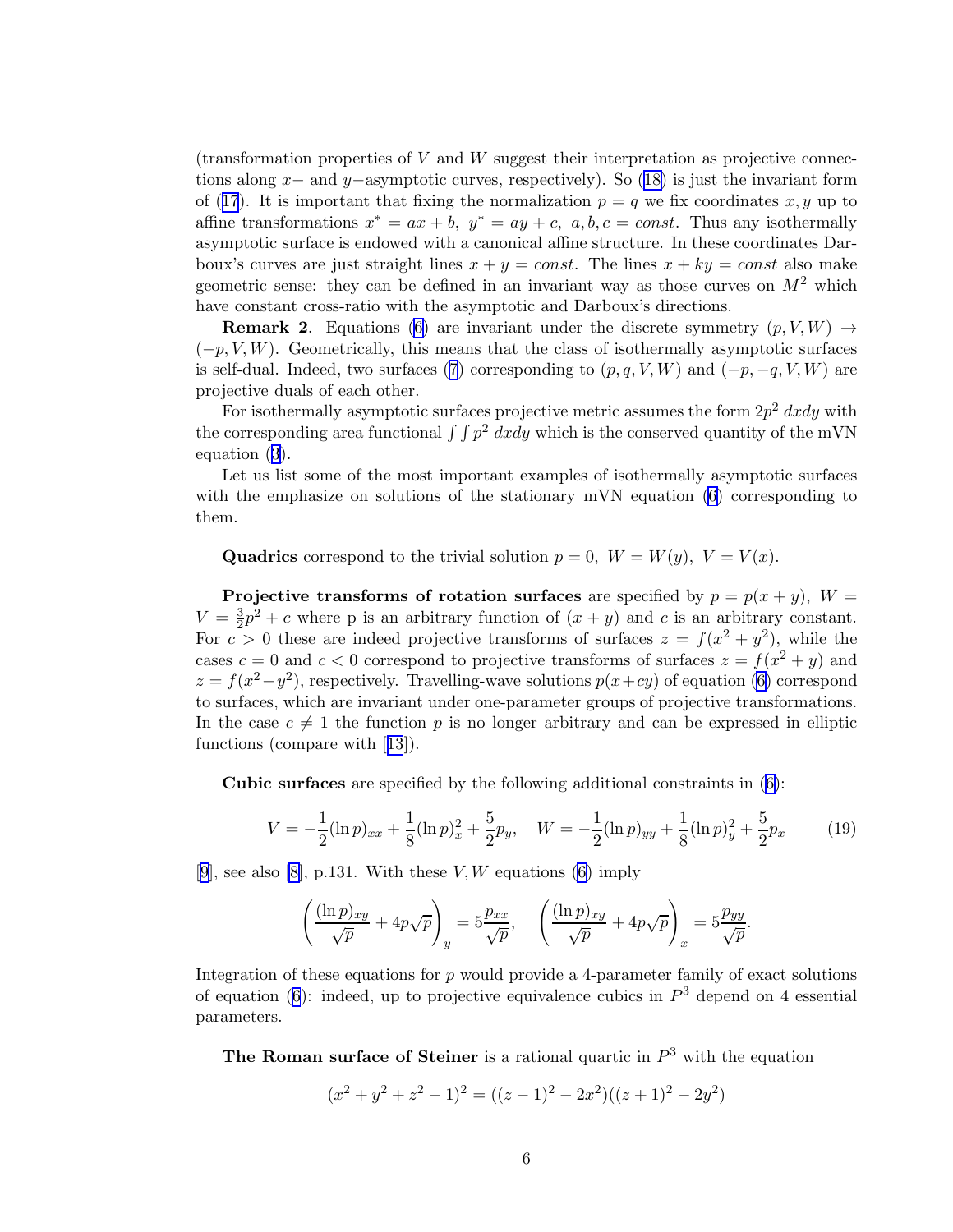<span id="page-6-0"></span>owing it's name to Steiner who investigated this surface in Rome in 1844. Besides quadrics and ruled cubic surfaces the Roman surface of Steiner is the only surface in  $P<sup>3</sup>$  possessing infinitely many conic sections through any of it's points. This result was announced several times: by Moutard in 1865, Darboux in 1880 and Wilczynski in 1908 (see [\[4](#page-11-0)], 1909 for historical remarks). The interest to the Roman surface of Steiner in projective differential geometry is due to the remarkable construction of Darboux, relating with an arbitrary surface  $M^2$  in  $P^3$  and an arbitrary point p on  $M^2$  an osculating Roman surface of Steiner which has the fourth order of tangency with  $M^2$  at this point. Analytically, the Roman surface of Steiner corresponds to the choice

$$
V = -\frac{1}{2} (\ln p)_{xx} + \frac{1}{8} (\ln p)_{x}^{2} - \frac{5}{2} p_{y}, \quad W = -\frac{1}{2} (\ln p)_{yy} + \frac{1}{8} (\ln p)_{y}^{2} - \frac{5}{2} p_{x}, \tag{20}
$$

$$
(\ln p)_{xy} = \frac{4}{9} p^{2}
$$

([[10\]](#page-12-0), p.149-150) implying upon substitution in [\(6\)](#page-1-0) the following equations for  $p$ :

$$
p_{xx} = -\frac{4}{3}pp_y
$$
  
\n
$$
p_{yy} = -\frac{4}{3}pp_x
$$
  
\n
$$
(\ln p)_{xy} = \frac{4}{9}p^2.
$$
\n(21)

These can be explicitely integrated:

$$
p^2 = \frac{9}{4} \frac{f'g'}{(f+g)^2}
$$

where the functions  $f(x)$  and  $g(y)$  satisfy the ODE's

$$
(f')^3 = (a_0 + a_1f + a_2f^2)^2
$$
,  $(g')^3 = (a_0 - a_1g + a_2g^2)^2$ .

Here  $a_i$  are arbitrary constants. Under the transformation  $(p, V, W) \rightarrow (-p, V, W)$  equations (20) transform to [\(19](#page-5-0)). This means, that the dual of the Roman surface of Steiner is a cubic, and hence the Roman surface itself is a quartic of class  $3$  ([\[10](#page-12-0)], p.150).

The Roman surface of Steiner belongs to a broader class of isothermally asymptotic quartic surfaces known as

Quartics of Kummer investigated by Kummer as singular surfaces of quadratic line complexes. Around 1870 Kummer himself constructed plaster models of his quartics which now belong to the Göttingen collection (pictures of these models and the necessary explanations can be found in[[11\]](#page-12-0)). Analytically, the quartics of Kummer are specified by the conditions

$$
V = \frac{11}{8} (\ln p)_{xx} + 2(\ln p)_x^2, \quad W = \frac{11}{8} (\ln p)_{yy} + 2(\ln p)_y^2,
$$
  

$$
(\ln p)_{xy} = \frac{4}{9} p^2
$$
 (22)

 $([10], p.231)$  $([10], p.231)$  $([10], p.231)$  $([10], p.231)$  $([10], p.231)$ . Substituting these V, W in  $(6)$  $(6)$  $(6)$  we arrive at

$$
\left(\frac{1}{p^2}(p^2(p^2)_y)_y\right)_y = \left(\frac{1}{p^2}(p^2(p^2)_x)_x\right)_x.
$$
\n(23)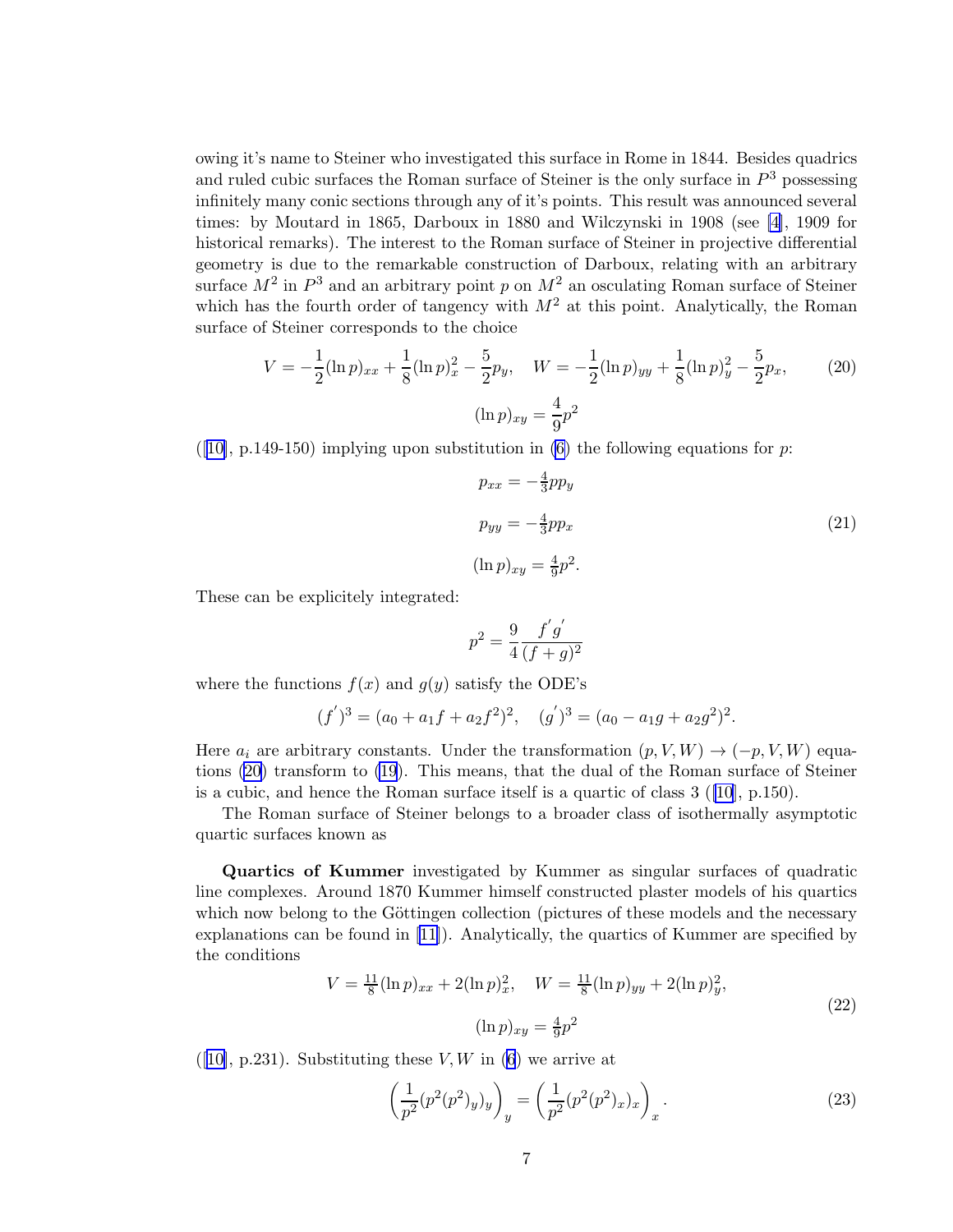<span id="page-7-0"></span>With

$$
p^2 = \frac{9}{4} \frac{f'g'}{(f+g)^2}
$$

equations([23\)](#page-6-0) can be rewritten in the form

$$
\frac{1}{3}(f+g)^3 \left(\frac{d^3((f')^3)}{df^3} - \frac{d^3((g')^3)}{dg^3}\right) - 4(f+g)^2 \left(\frac{d^2((f')^3)}{df^2} - \frac{d^2((g')^3)}{dg^2}\right) +
$$
\n
$$
20(f+g) \left(\frac{d((f')^3)}{df} - \frac{d((g')^3)}{dg}\right) - 40\left((f')^3 - (g')^3\right) = 0
$$
\n(24)

(here we used the identities  $\partial_x = f' \partial_f$ ,  $\partial_y = g' \partial_g$ ). Applying to (24) operator  $\partial^6 / \partial f^3 \partial g^3$ we arrive at ′ ′

$$
\frac{d^6((f')^3)}{df^6} - \frac{d^6((g')^3)}{dg^6} = 0
$$

implying that  $(f')^3$  and  $(g')^3$  are polynomials of the 6-th order in f and g, respectively. Coefficients of these polynomials are not independent and can be fixed upon substitution in (24):

$$
(f')3 = P(f), \t(g')3 = P(-g)
$$
\t(25)

where  $P$  is an arbitrary polynomial of the 6th order. Calculations we have presented here follow [\[6\]](#page-11-0), p.66-69. Formulae (25) reflect the uniformizability of Kummer's quartics via theta functions of genus 2 [\[12](#page-12-0)]. Since equations [\(22](#page-6-0)) are invariant under the transformation  $(p, V, W) \rightarrow (-p, V, W)$  the class of Kummer's quartics is self-dual.

Quartics of Kummer constitute a subclass of

Projectively applicable surfaces which are characterized by a condition

$$
(\ln p^2)_{xy} = cp^2 \tag{26}
$$

for some constant c. Quartics of Kummer correspond to  $c = \frac{8}{9}$  $\frac{8}{9}$ . Condition (26) means that the projective metric  $2p^2$  dxdy has constant Gaussian curvature  $K = -c$ . To investigate equations $(6)$  $(6)$  $(6)$  with the additional constraint  $(26)$  we introduce the anzatz

$$
V = (\ln p)_{xx} + \frac{1}{2} (\ln p)_x^2 + A, \quad W = (\ln p)_{yy} + \frac{1}{2} (\ln p)_y^2 + B,\tag{27}
$$

which implies upon substitution in  $(6)$  the following equations for  $A, B$ :

$$
A_y = \frac{3}{2}(1-c)(p^2)_x, \qquad B_x = \frac{3}{2}(1-c)(p^2)_y,
$$
  

$$
(p^2)_x A + p^2 A_x = (p^2)_y B + p^2 B_y.
$$
 (28)

For  $c = 1$  equations (28) are satisfied if  $A = B = 0$ . The corresponding surfaces are improper affine spheres; they will be discussed below. Here we consider the case  $c \neq 1$ . Introducing  $F$  by the formulae

$$
A_x = -A(\ln p^2)_x + F, \quad B_y = -B(\ln p^2)_y + F \tag{29}
$$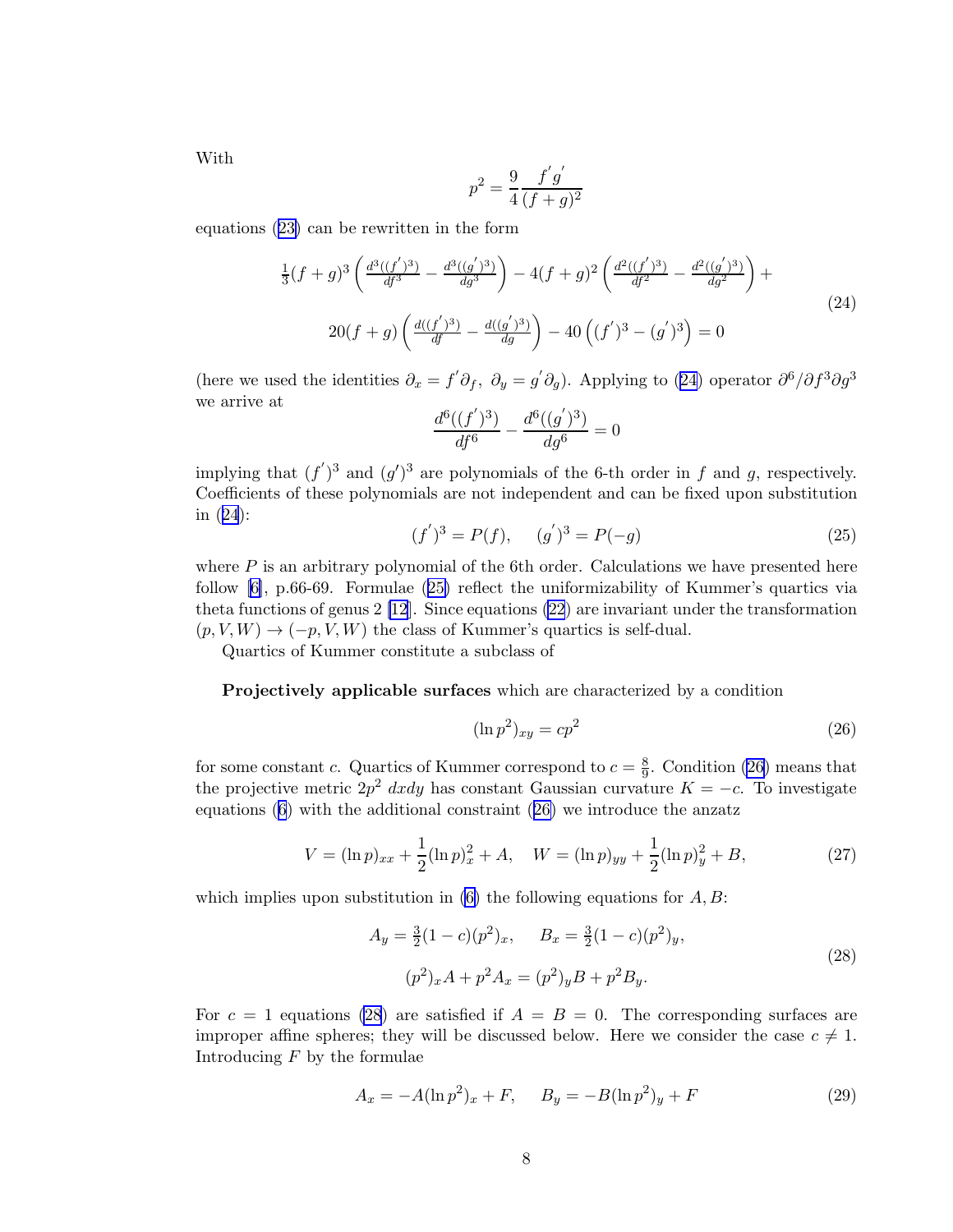<span id="page-8-0"></span>and writing down the compatibility conditions of  $(29)$  with  $(28)_1$ ,  $(28)_2$  we arrive at the equations for F

$$
F_x = 2cBp^2 + \frac{3}{2}(1-c)\frac{1}{p^2}(p^2(p^2)y)_y
$$
  
\n
$$
F_y = 2cAp^2 + \frac{3}{2}(1-c)\frac{1}{p^2}(p^2(p^2)x)_x
$$
\n(30)

the compatibility conditions of which coincide with([23\)](#page-6-0). Inserting in([23\)](#page-6-0)

$$
p^2 = \frac{1}{c} \frac{f'g'}{(f+g)^2} \tag{31}
$$

we end up with the same  $f, g$  as in [\(25\)](#page-7-0). For any p given by (31) the functions V and W canbe recowered from  $(27)$  where  $A, B, F$  satisfy the compatible system  $(28)$ ,  $(29)$  $(29)$  $(29)$ ,  $(30)$ . Thus for any such p there exists 3-parameter family of surfaces which have the same metric  $2p^2$  dxdy and the same cubic form  $p(dx^3 + dy^3)$  and are not projectively equivalent. In general,two projectively different surfaces in  $P<sup>3</sup>$  having the same projective metric ([12\)](#page-3-0) andthe same cubic form  $(13)$  $(13)$  in a common asymptotic parametrization  $x, y$  are called projectively applicable. One can show that only for isothermally asymptotic surfaces  $M<sup>2</sup>$  satisfying [\(26](#page-7-0)) does there exist 3-parameter family of projectively different surfaces which are all projectively applicable to  $M^2$  (the value 3 is the maximal possible). We point out that geometry of the surface  $M^2$  depends crucially on the value of constant c. Isothermally asymptotic surfaces possessing only one-parameter families of projective applicabilities have been discussed in [\[14](#page-12-0)].

Affine spheres constitute an important subclass of isothermally asymptotic surfaces specified by the following reduction in [\(6\)](#page-1-0):

$$
V = \frac{p_{xx}}{p} - \frac{1}{2} \left(\frac{p_x}{p}\right)^2, \qquad W = \frac{p_{yy}}{p} - \frac{1}{2} \left(\frac{p_y}{p}\right)^2.
$$
 (32)

After this ansatz the first equation in [\(6\)](#page-1-0) will be satisfied identically while the last two imply the Tzitzeica equation for p:

$$
(\ln p)_{xy} = p^2 + \frac{c}{p}, \quad c = const.
$$
\n(33)

The cases  $c \neq 0$  and  $c = 0$  correspond to proper and improper affine spheres, respectively. With V, W given by (32) equations [\(7](#page-2-0)) possess particular solution  $r^0 = \sqrt{p}$ . With  $R = r/r^0$ equations([11\)](#page-3-0) assume the form

$$
R_{xx} = pR_y - \frac{p_x}{p}R_x
$$

$$
R_{yy} = pR_x - \frac{p_y}{p}R_y
$$

which become the familiar equations for the radius-vector of affine spheres after adding the compatible equation

$$
R_{xy} = -\frac{c}{p}R.
$$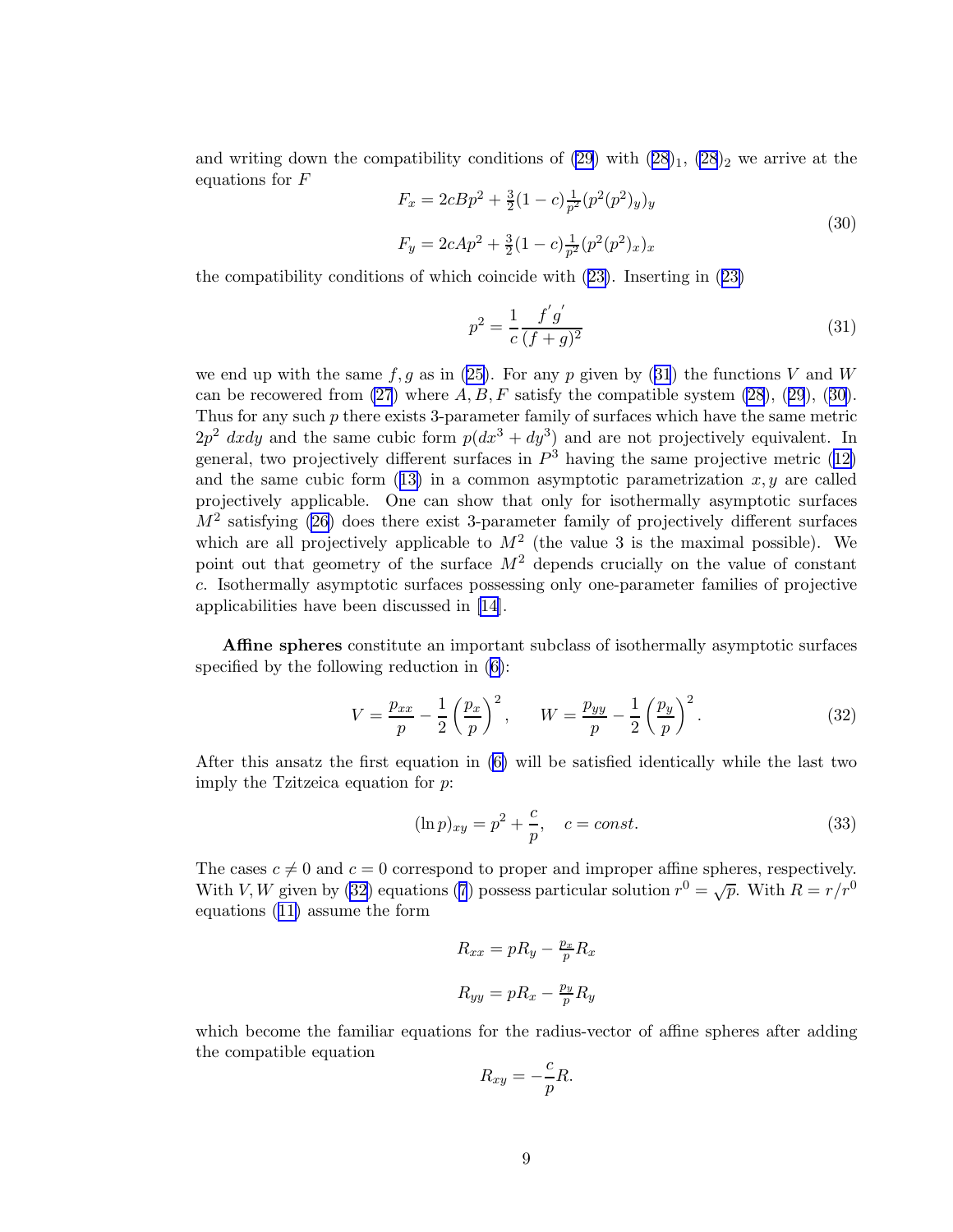The fact that Tzitzeica's equation solves the stationary mVN equation is also reflected in the following nonlocal representation of the mVN equation (in case  $\alpha = -\beta = 1$ ):

$$
p_t = \left(\frac{1}{p}\partial_x p^2 \partial_y^{-1} \frac{1}{p} \partial_x - \frac{1}{p} \partial_y p^2 \partial_x^{-1} \frac{1}{p} \partial_y\right) \left(p(\ln p)_{xy} - p^3\right).
$$

In the recent paper[[16](#page-12-0)] Konopelchenko and Pinkall introduced integrable dynamics of surfaces in 3-space governed by the VN equation. One can show that isothermally asymptotic surfaces can be interpreted as the stationary points of this evolution. So it is not surprising that they are described by the stationary mVN equation (which, as will be demonstrated below, is equivalent to the stationary VN).

Similar class of surfaces, described by the stationary mVN equation (with different real reduction) arises in Lie sphere geometry[[18\]](#page-12-0). These are the so-called diagonally cyclidic surfaces which in Lie sphere geometry play a role similar to that of isothermally asymptotic surfaces in projective geometry.

### 3 The Lelieuvre representation of surfaces in 3-space

We consider a surface  $M^2 \in E^3$  parametrized by asymptotic coordinates x, y with the radius-vector  $R(x, y)$  satisfying equations [\(11](#page-3-0))

$$
R_{xx} = pR_y + aR_x
$$
  

$$
R_{yy} = qR_x + bR_y
$$

with the compatibility conditions [\(15](#page-4-0)).

The Lelieuvre representation of a surface  $M^2$  [\[15\]](#page-12-0) is defined by the formulae

$$
R_x = \nu \times \nu_x
$$
  
\n
$$
R_y = -\nu \times \nu_y
$$
\n(34)

where a 3-vector  $\nu$  (called the affine conormal) satisfies the equation

$$
\nu_{xy} = u\nu \tag{35}
$$

for certain potential  $u(x, y)$ . In formulae (34) " $\times$ " denotes vector product in  $E^3$ . Equations (34) are compatible in view of (35). Our aim is to show that in the case of isothermally asymptoticsurfaces potential  $u$  satisfies the stationary VN equation  $(5)$  $(5)$ .

Assuming  $\nu, \nu_x, \nu_y$  to be independent we introduce the expansions

$$
\nu_{xx} = c^1 \nu_x + c^2 \nu_y + c^3 \nu
$$
  

$$
\nu_{yy} = c^4 \nu_x + c^5 \nu_y + c^6 \nu
$$

where the coefficients  $c^i$  are uniquely expressible through  $p, q, a, b$ . Indeed, differentiating the first equation (34) with respect to x and the second with respect to y we arrive at  $c^1 = a, c^2 = -p, c^4 = -q, c^5 = b.$  The remaining coefficients can be obtained from the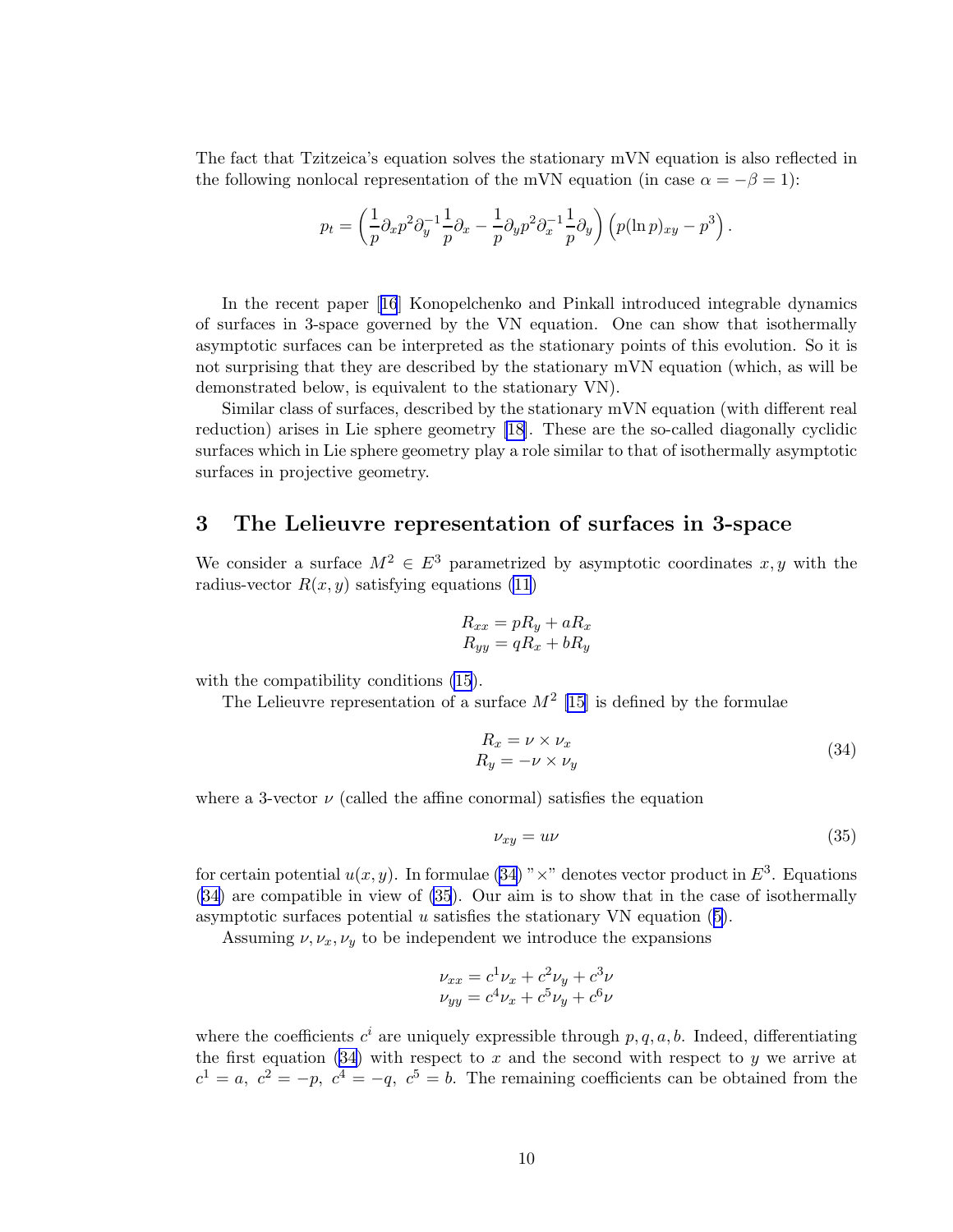compatibility conditions of the equations for  $\nu: u = a_y + pq = b_x + pq$ ,  $c^3 = p_y + pb$ ,  $c^6 =$  $q_x + qa$ , so that the final equations for  $\nu$  assume the form

$$
\nu_{xy} = u\nu
$$
  

$$
\nu_{xx} = a\nu_x - p\nu_y + (p_y + pb)\nu
$$
  

$$
\nu_{yy} = -q\nu_x + b\nu_y + (q_x + qa)\nu
$$
  
(36)

 $(u = a_y + pq = b_x + pq)$ . The compatibility conditions of equations (36) coincide with  $(15).$  $(15).$  $(15).$ 

**Remark.** Introducing  $r^0$  by the formulae  $a = -2(\ln r^0)_x$ ,  $b = -2(\ln r^0)_y$  one can easily check that  $\nu = (r^0)^2 (R_x \times R_y)$  satisfies (36).

In the case  $p = q$  of isothermally asymptotic surfaces the radius-vector R satisfies the equations

$$
R_{xx} = pR_y + aR_x
$$
  

$$
R_{yy} = pR_x + bR_y
$$

with the compatibility conditions

$$
(p_x + ap + \frac{1}{2}b^2 - b_y)_x = \frac{3}{2}(p^2)_y
$$

$$
(p_y + bp + \frac{1}{2}a^2 - a_x)_y = \frac{3}{2}(p^2)_x
$$

$$
a_y = b_x
$$

while equations for the conormal  $\nu$  assume the form

$$
\nu_{xy} = u\nu
$$
  

$$
\nu_{xx} = a\nu_x - p\nu_y + (p_y + pb)\nu
$$
  

$$
\nu_{yy} = -p\nu_x + b\nu_y + (p_x + pa)\nu
$$
 (37)

 $(u = a_y + p^2 = b_x + p^2)$ . It is a direct check that in this case equations (37) imply

$$
\nu_{xy} = u\nu
$$
  
\n
$$
\nu_{xxx} - 3v\nu_x = \nu_{yyy} - 3w\nu_y
$$
  
\n
$$
v_y = u_x
$$
  
\n
$$
w_x = u_y
$$
\n(38)

where  $v=\frac{2}{3}$  $\frac{2}{3}V + a_x$  $\frac{2}{3}V + a_x$  $\frac{2}{3}V + a_x$ ,  $w = \frac{2}{3}W + b_y$  and V, W are projective invariants ([16\)](#page-4-0). Since (38) is justthe stationary VN linear problem, the stationary VN equation ([5](#page-1-0)) for  $u, v, w$  follows directly. Thus any solution  $p, V, W$  of the stationary mVN equation generates solution  $u, v, w$  of the stationary VN equation according to the formulae

$$
u = p2 + ay = p2 + bx
$$

$$
v = \frac{2}{3}V + ax
$$

$$
w = \frac{2}{3}W + by
$$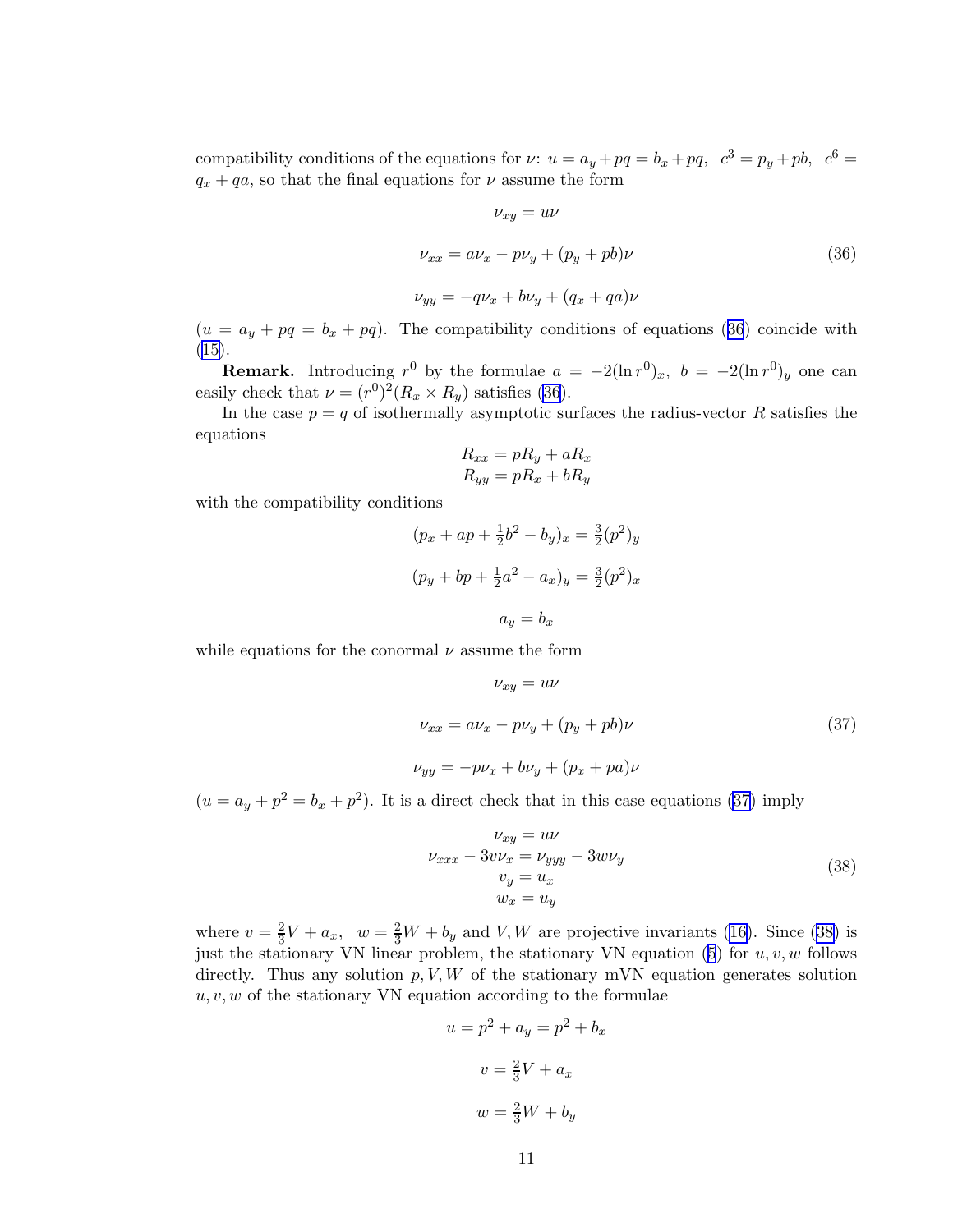<span id="page-11-0"></span>where  $a = -2(\ln r^0)_x$ ,  $b = -2(\ln r^0)_y$  and  $r^0$  is a solution of [\(7\)](#page-2-0). This gives the desired Bäcklundtransformation  $(8)$  $(8)$  $(8)$ .

Letus apply transformation ([8](#page-2-0)) to affine spheres choosing  $r^0 = \sqrt{p}$  which is a solution of linear system [\(7\)](#page-2-0).With this  $r^0$  formulae [\(8\)](#page-2-0), ([32](#page-8-0)), [\(33\)](#page-8-0) give the following expressions for  $u, v, w$ :

$$
u = -\frac{c}{p}
$$
,  $v = -\frac{1}{3}\frac{p_{xx}}{p} + \frac{2}{3}\left(\frac{p_x}{p}\right)^2$ ,  $w = -\frac{1}{3}\frac{p_{yy}}{p} + \frac{2}{3}\left(\frac{p_y}{p}\right)^2$ 

implying that

$$
(\ln u)_{xy} = u - \frac{c^2}{u^2}, \quad v = \frac{1}{3} \frac{u_{xx}}{u}, \quad w = \frac{1}{3} \frac{u_{yy}}{u}
$$

solve([5](#page-1-0)). This is reflected in the nonlocal representation of the VN equation (in the case  $\alpha = -\beta = 1$ 

$$
u_t = \left(\partial_x u \partial_y^{-1} \frac{1}{u^2} \partial_x - \partial_y u \partial_x^{-1} \frac{1}{u^2} \partial_y\right) \left(u^2 (\ln u)_{xy} - u^3\right)
$$

which was obtained in[[17](#page-12-0)].

As it was pointed out in[[20](#page-12-0)], VN equation is covariant under the Moutard transformation which can be specialized to the stationary case as well. Geometrically, this construction should give the known Bäcklund transformation for isothermally asymptotic surfaces which is generated by a W-congruence preserving Darboux's curves (see e.g. [7]).

### 4 Acknowledgements

This research was supported by the RFFI grants 96-01-00166, 96-06-80104, INTAS 96- 0770 and the Alexander von Humboldt Foundation. The author is thankful to B.G. Konopelchenko for useful discussions.

### References

- [1] Nizhnik L.P., Integration of multidimensional nonlinear equations by the method of inverse problem, DAN SSSR, 254 (1980) 332.
- [2] Veselov A.P. and Novikov S.P., Finite-gap two-dimensional potential Schrödinger operators. Explicit formulae and evolution equations, DAN SSSR, 279 (1984) 20.
- [3] Bogdanov L.V., Veselov-Novikov equation as a natural two-dimensional generalization of the Korteweg-de Vries equation, Theor. and Math. Phys., 70 (1987) 309.
- [4] Wilczynski E.I., Projective-differential geometry of curved surfaces, Trans. AMS, 8 (1907) 233-260; 9 (1908) 79-120, 293-315; 10 (1909) 176-200, 279-296.
- [5] Fubini G. and Čech E., Geometria Proiettiva Differenziale, Bologna: Zanichelli, 1926.
- [6] Finikov S.P., Projective-differential geometry, Moscow-Leningrad, 1937.
- [7] Finikov S.P., Theory of congruences, Moscow-Leningrad, 1950.